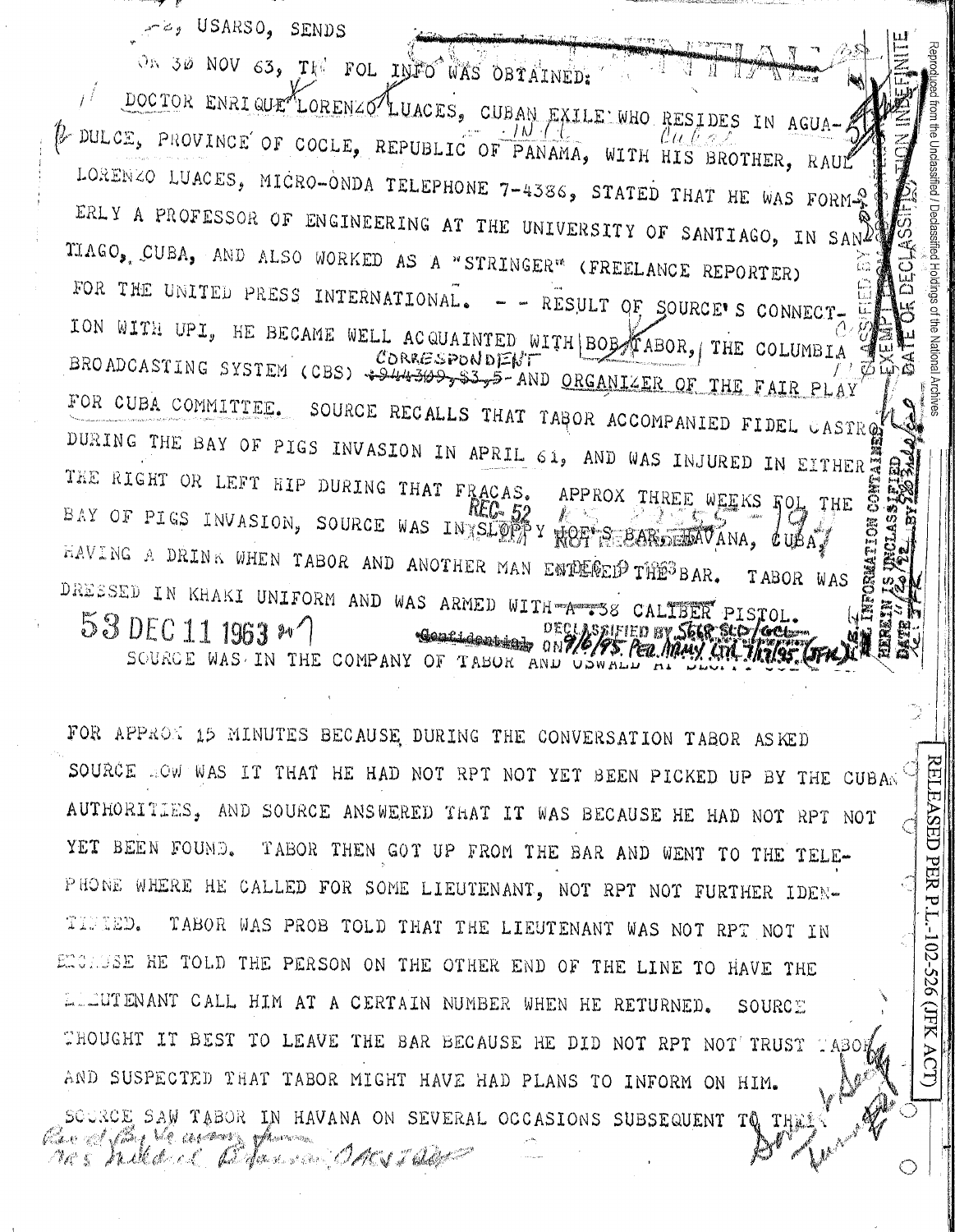TABOR'S COMPANION WAS DRESSED IN KHAKI TROUSERS AND BLUE DENIM SHIRT. AND WAS CARRYING A PORTFOLIO. TABOR WAS STILL ON CRUTCHES AS A RESULT OF RIS INJURY DURING THE INVASION. HE AND HIS COMPANION APPROACHED

 $\alpha$  frat

ستقيته

Reproduced from the Unclassified / Declassified Holdings of the National Archives

ා

 $\bigcirc$ 

t in

RELEASED PER P.L.-102-526 (JFK ACT)

SOURCE AND TABOR INTRODUCED HIS COMPANION TO LORENAO LUACES (SOURCE) SOURCE RECALLS ASKING HIM TO SPELL AS LIEUTENANT HARVEYAOSWALD. OSWALD'S NAME INASMUCH AS SOURCE WAS NOT RPT NOT SURE WHETHER IT WAS SPELLED WITH A "D" OR "T" AT THE END. OSWALD DID NOT RPT NOT SAY WHAT HIS MISSION WAS IN HAVANA: HOWEVER, HE CLAIMED TO BE AN EXPERT IN ARMS. AND SHOWED SOURCE AN ACTUAL-SIZE EXPLODED PICTURE OF THE US M1 RIFLE, WHICH HE REMOVED FROM HIS PORTFOLIO. SOURCE CLAIMS THAT OS-WALD WAS PROB JUST "SHOWING OFF" BY SHOWING HIM THE PICTURE OF THE RIFLE. SOURCE WAS IN THE COMPANY OF TABOR AND OSWALD AT SLOPPY JOF S BAR

FOR APPROX 15 MINUTES BECAUSE DURING THE CONVERSATION TABOR ASKED SOURCE MOW WAS IT THAT HE HAD NOT RPT NOT YET BEEN PICKED UP BY THE CUBAN AUTHORITIES, AND SOURCE ANSWERED THAT IT WAS BECAUSE HE HAD NOT RPT NOT YET BEEN FOUND. TABOR THEN GOT UP FROM THE BAR AND WENT TO THE TELE-PHONE WHERE HE CALLED FOR SOME LIEUTENANT, NOT RPT NOT FURTHER IDEN-TITIED. TABOR WAS PROB TOLD THAT THE LIEUTENANT WAS NOT RPT NOT IN ENCLUSE HE TOLD THE PERSON ON THE OTHER END OF THE LINE TO HAVE THE LULUTENANT CALL HIM AT A CERTAIN NUMBER WHEN HE RETURNED. SOURCE THOUGHT IT BEST TO LEAVE THE BAR BECAUSE HE DID NOT RPT NOT TRUST TABO AND SUSPECTED THAT TABOR MIGHT HAVE HAD PLANS TO INFORM ON HIM. SOURCE SAW TABOR IN HAVANA ON SEVERAL OCCASIONS SUBSEQUENT TO THESE ras hillderd pt dans en ORS i ble